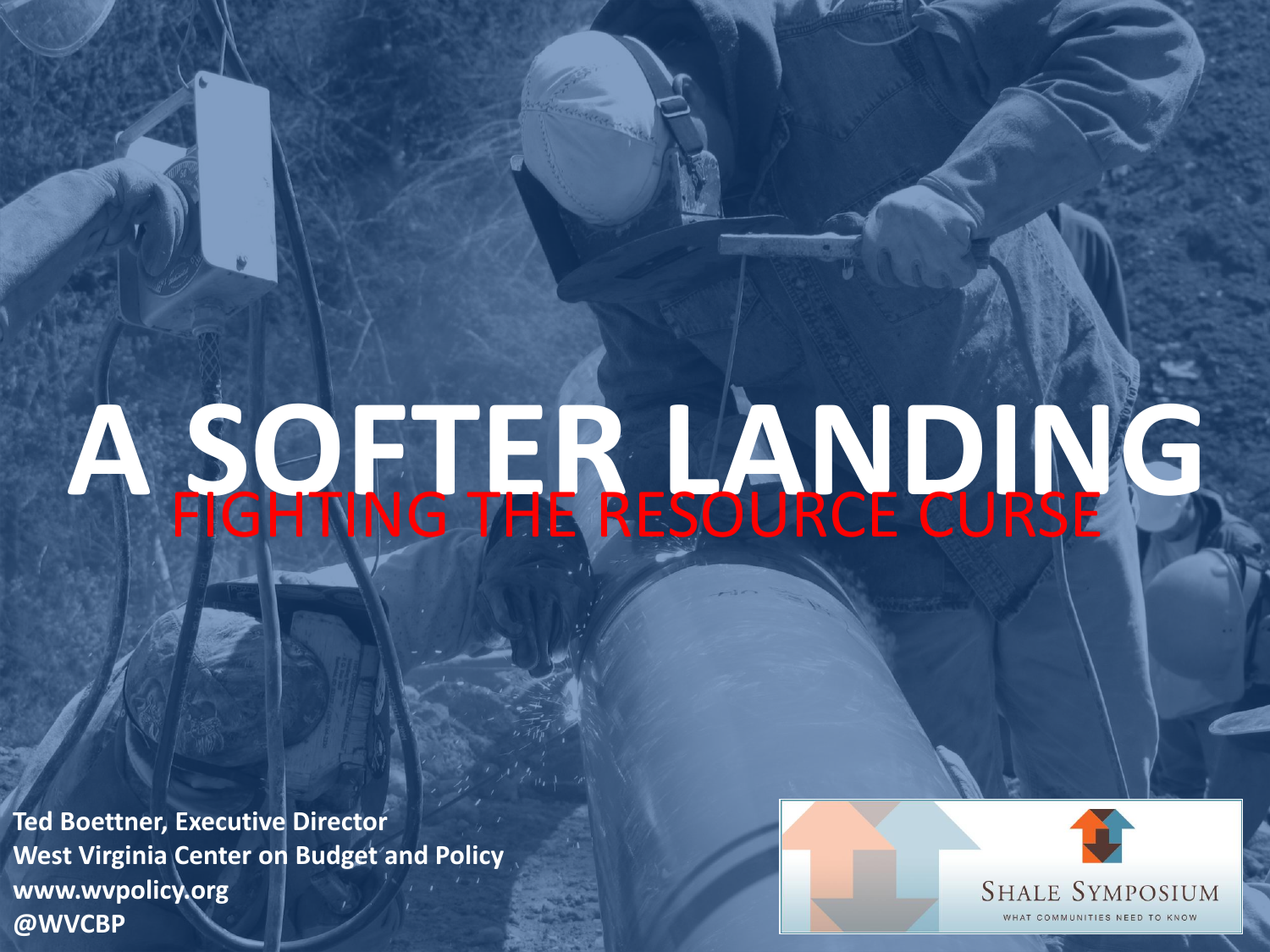#### **Energy Boom-Bust: U.S. & West Virginia Mining GDP as a Share of Total GDP**



enter on dget & Policy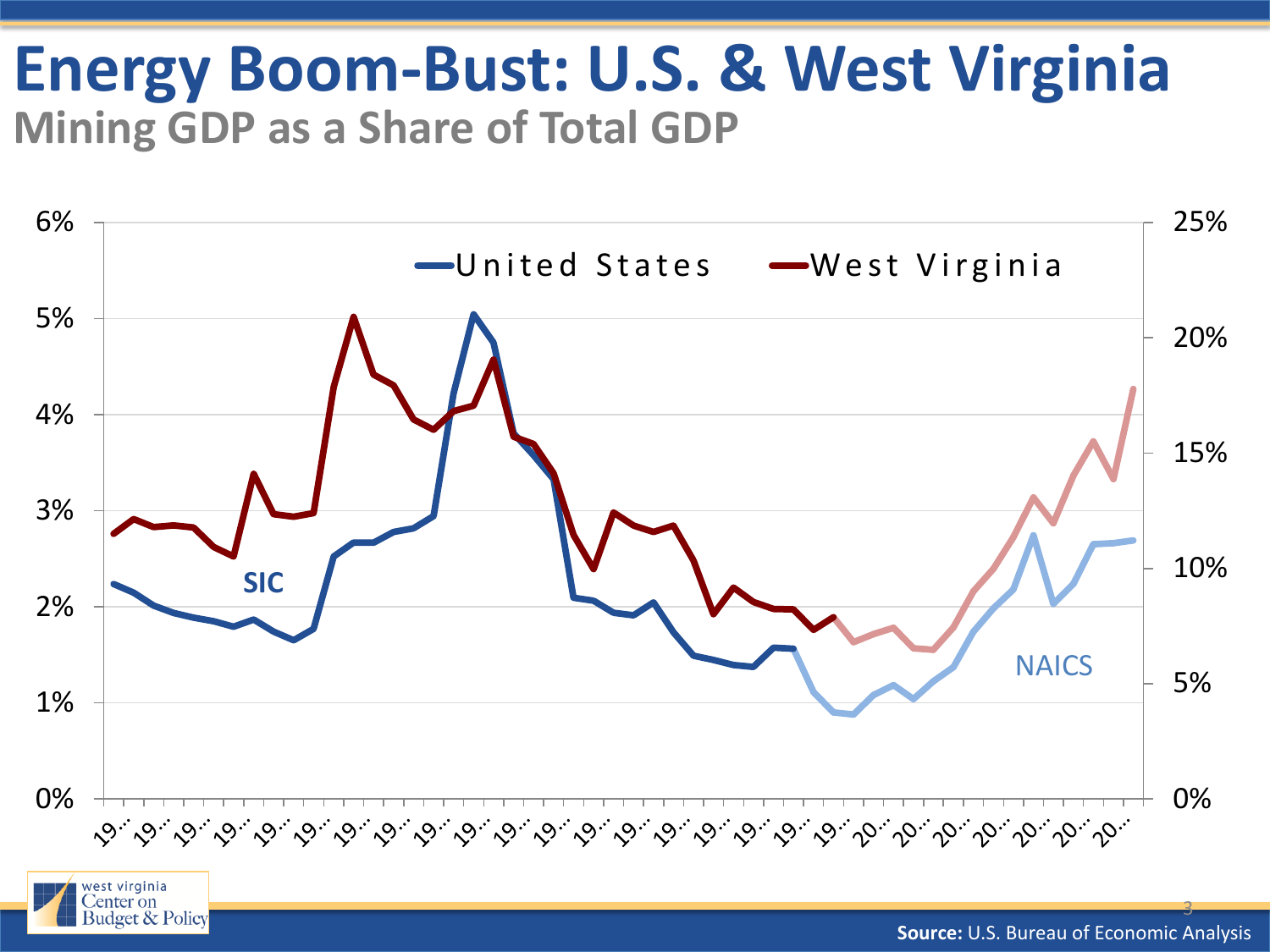#### **Energy Boom-Bust in West Virginia: Employment**

**Budget & Policy** 



**Source:** U.S. Bureau of Economic Analysis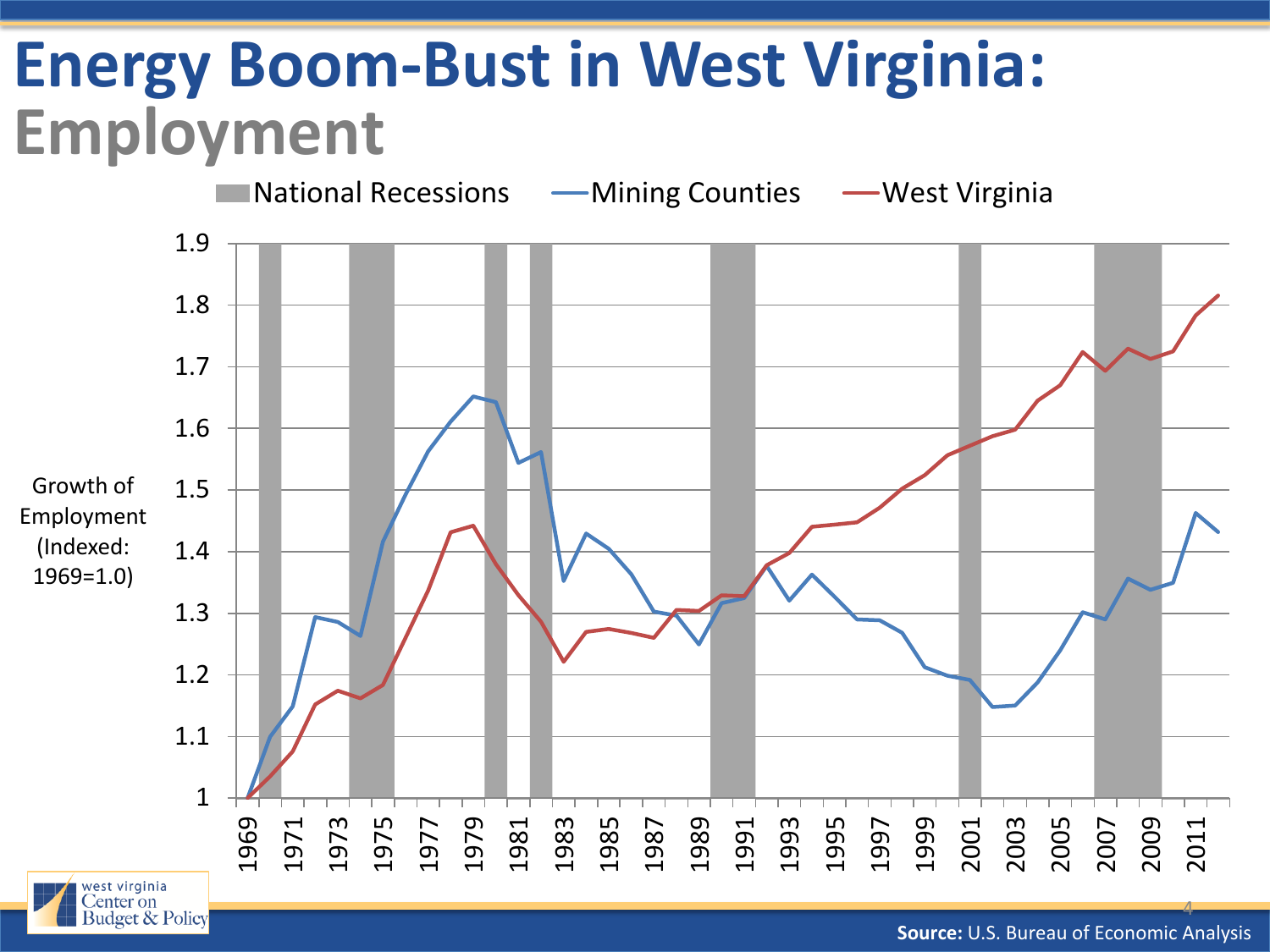#### **Energy Boom-Bust in West Virginia: Earnings**

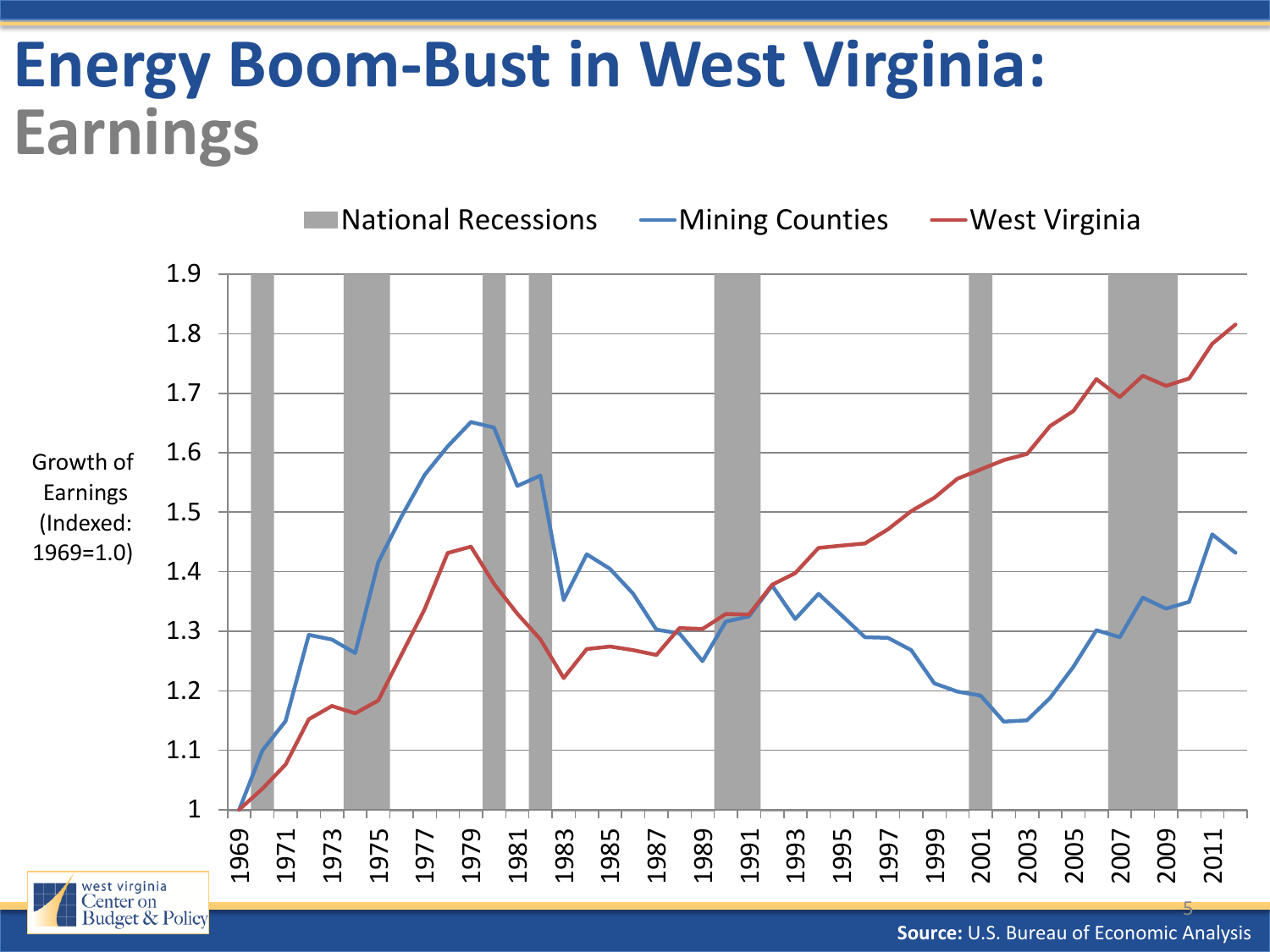#### **Boom-Bust in West Virginia: Population Growth**

1.2 1.1 Growth of Population 1 (Indexed:  $1969 = 1$ 0.9 0.8 1975 1997 1999 1979 1983 1985 1989 1993 1995 2007 1969 1971 1973 1977 1981 1987 1991 2009 2011 2001 2003 2005 west virginia Center on 6 udget & Policv

Mining Counties **West Virginia** 

**Source:** U.S. Bureau of Economic Analysis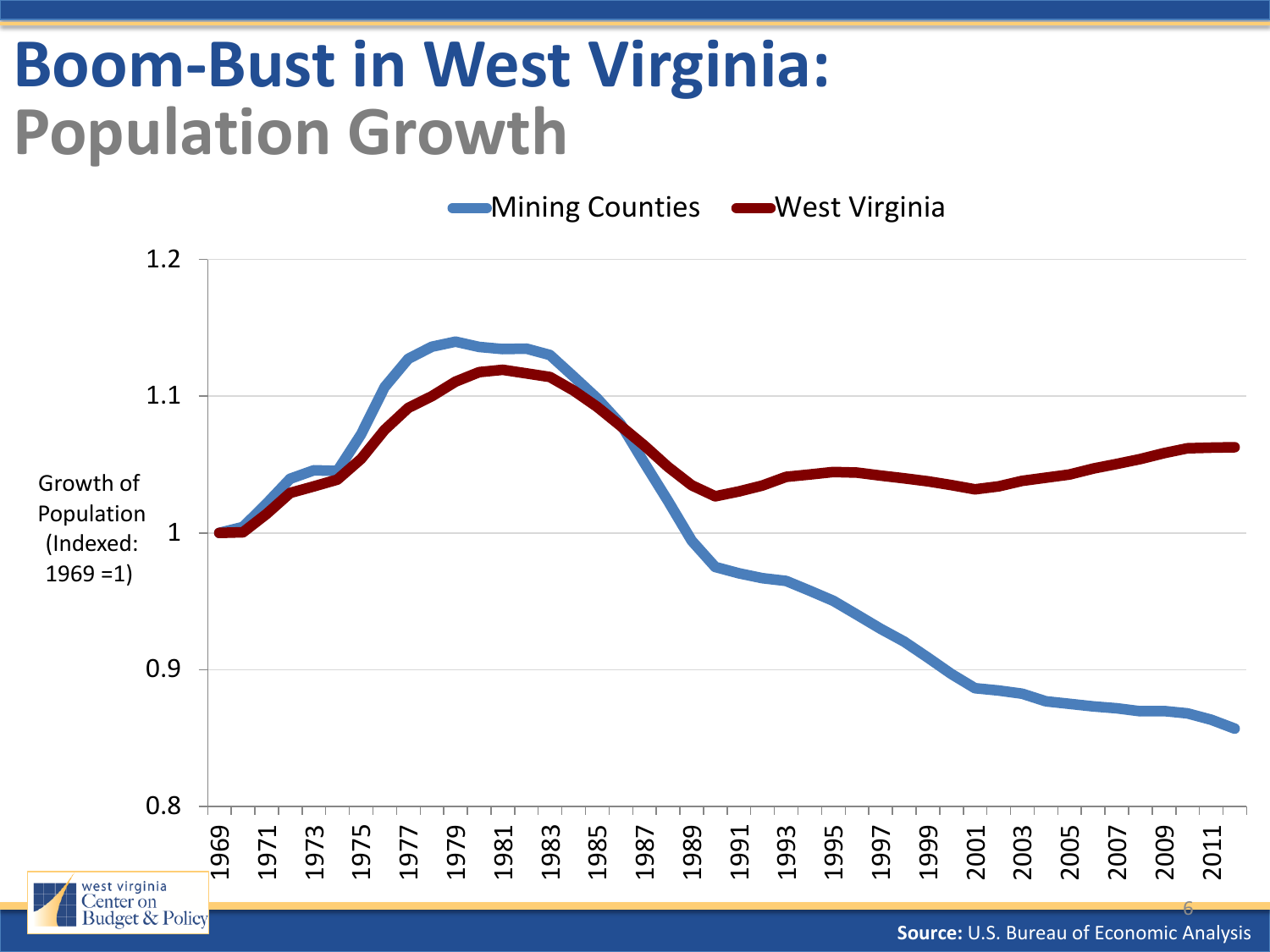#### **After Outperforming the State Average during the Energy Boom, Mining Counties have Seen Decades of Underperformance**





**Source:** U.S. Bureau of Economic Analysis

7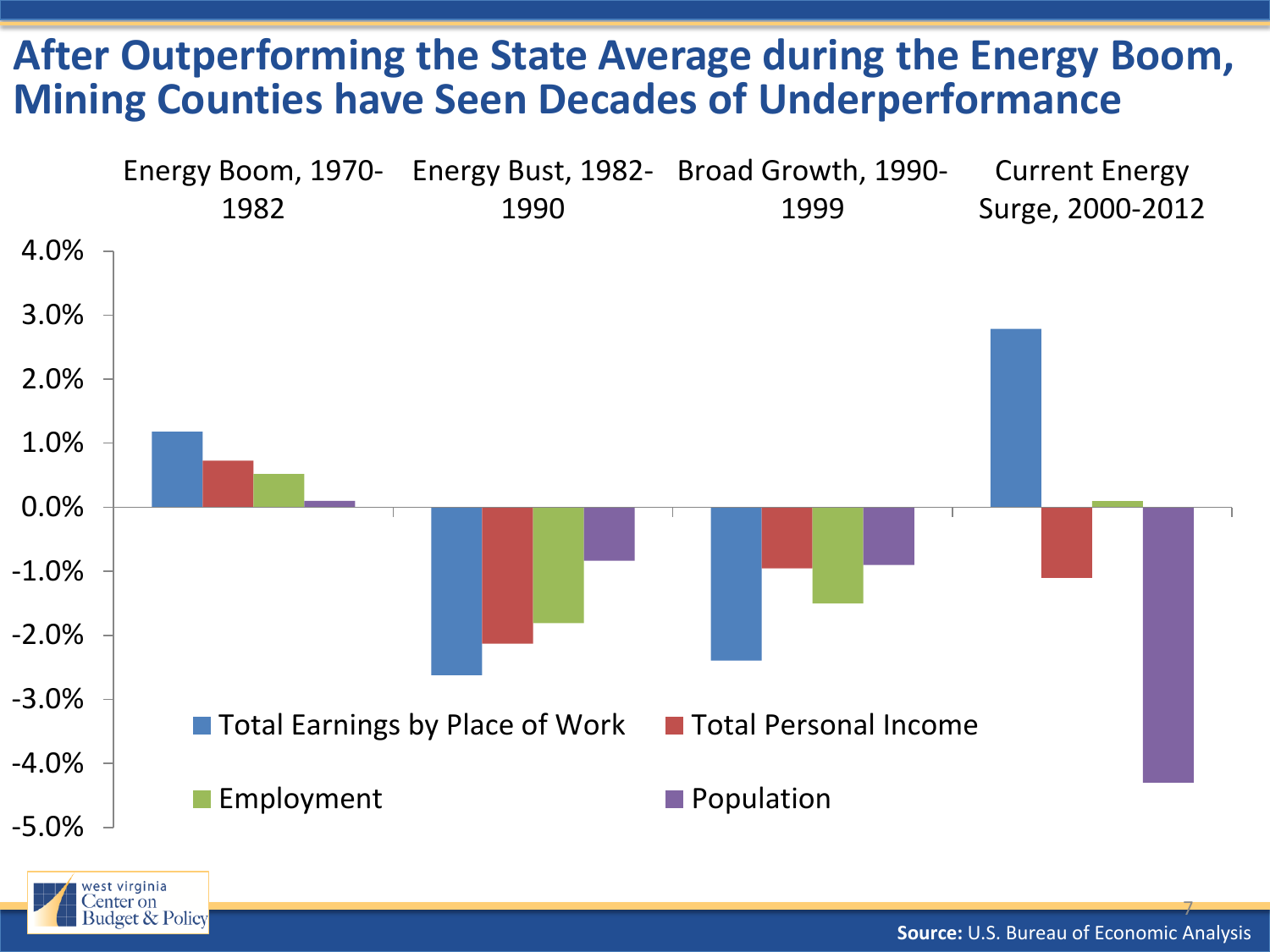#### **A Legacy of Booms-Busts in Mining Counties**

- **Median Household Incomes are Lower**
- **Family Poverty Rates are Higher**
- **Health Outcomes are Are Worse**
- **More likely to be "At-Risk" or "Distressed"**

#### **Why Have Mining Counties Underperformed?**

- **Less Economically Diverse**
- **Lower Education Levels**
- ◆ Higher Income Inequality
- ◆ Mining Hasn't Rebounded

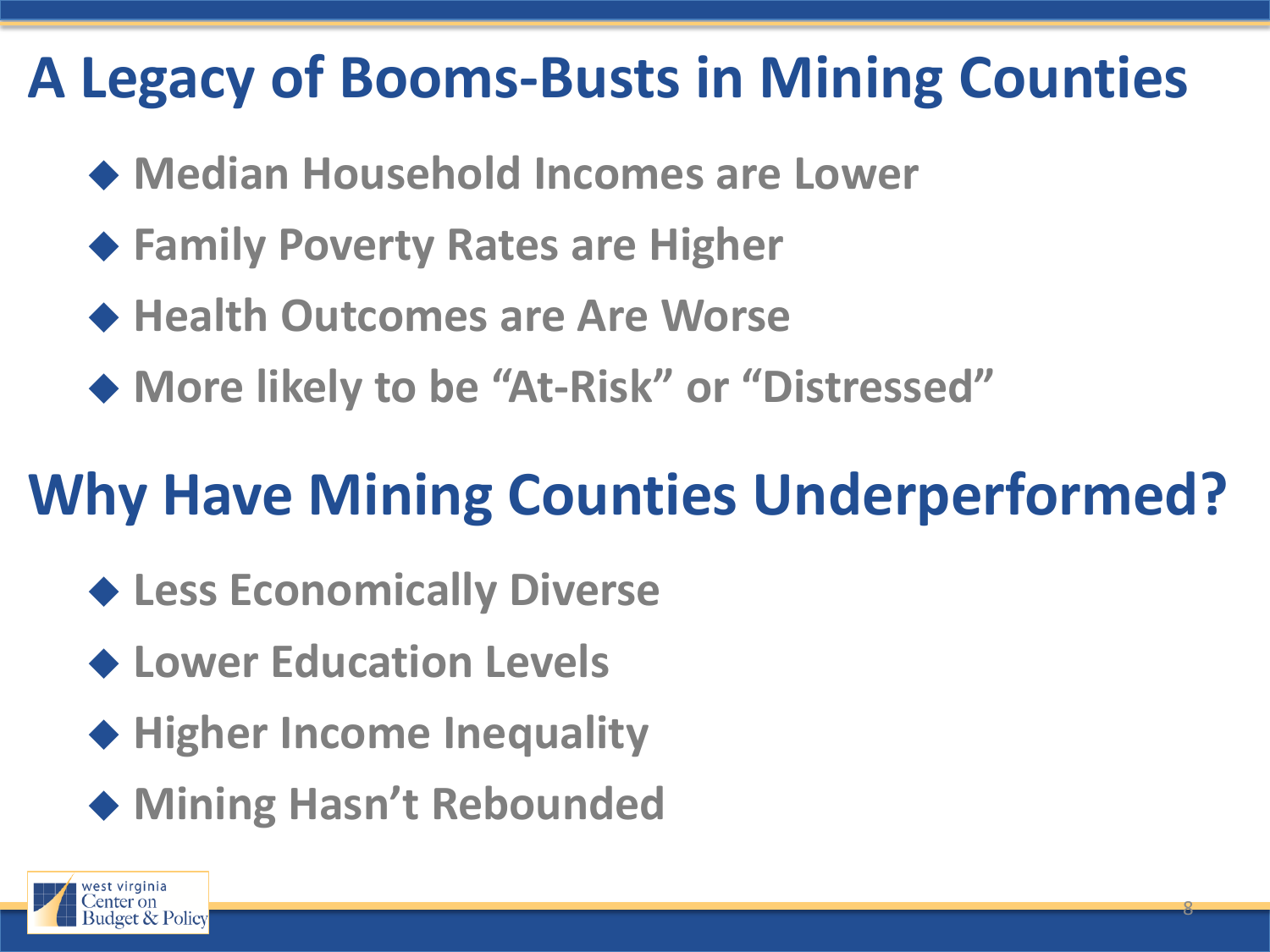#### **A Softer Landing Creating a Permanent Mineral Trust Fund**

- **Permanent mineral trust funds** are attempts by governments to convert non-renewable natural resource (oil, natural gas, coal, and other minerals) wealth into a renewable source of wealth for future generations.
- **Permanent mineral trust funds** are invested similar to pension funds and a portion of the fund is used each year to financially bolster the state's economy through strategic investments (e.g. education, infrastructure, and tax relief).
- These funds are **"permanent"** because the principal of the fund is usually constitutionally protected.

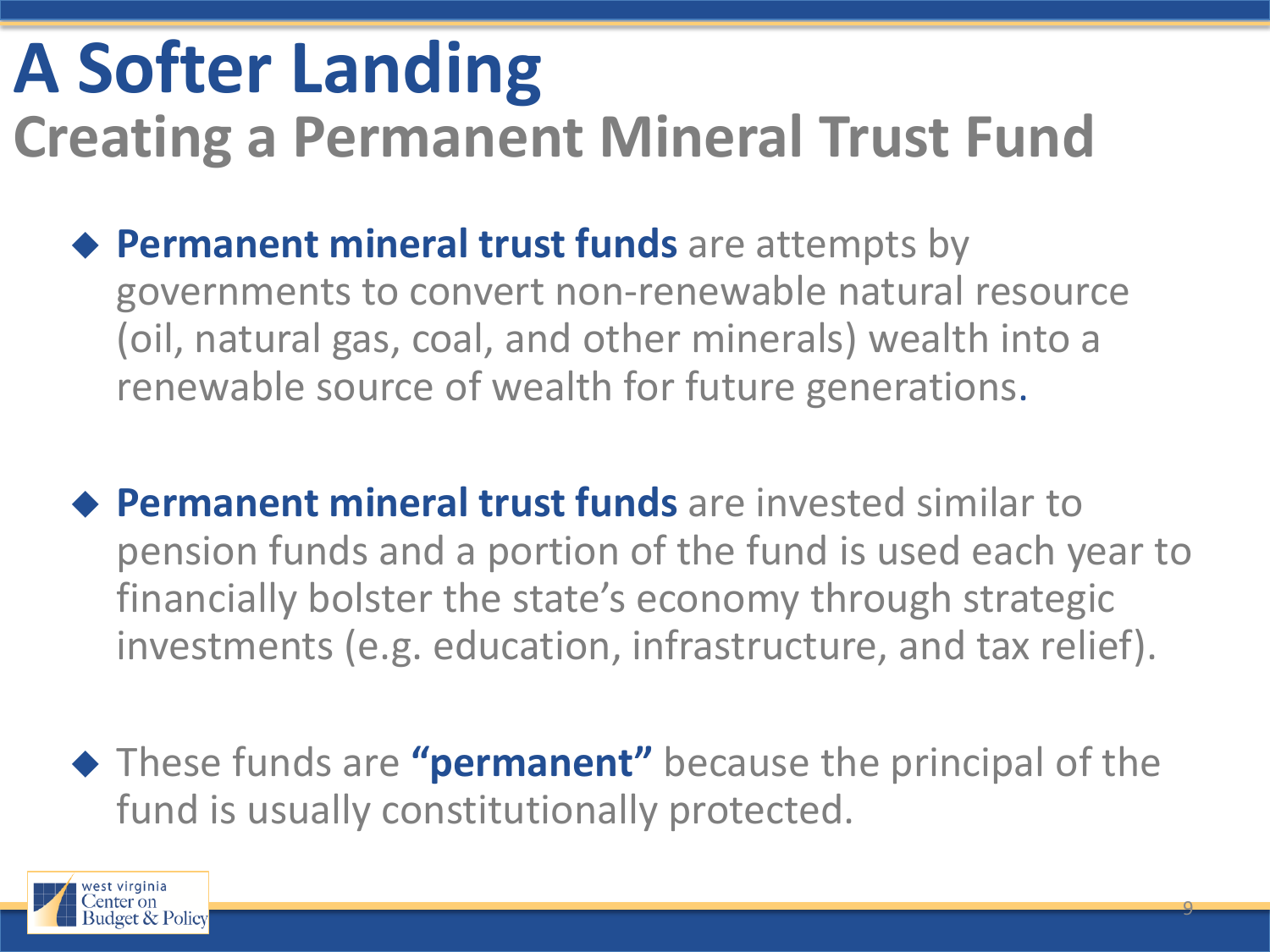### **Why Do States Create Permanent Mineral Trust Funds?**

- ◆ Converts a depleting finite resource (coal, oil, natural gas) into a renewable source of wealth for state programs and future generations.
- Without a permanent fund, the economic benefit from natural resource extraction declines along with the natural resources themselves.
- ◆ Helps even out the booms and busts of energy-based states.
- ◆ By building assets, it can boost a state's bond rating.
- ◆ Severance tax is highly exportable with little impact on production.
- ◆ Lowers future tax burdens and build trusts
- ◆ To diversify and expand local economies and to invest in human capital and infrastructure.

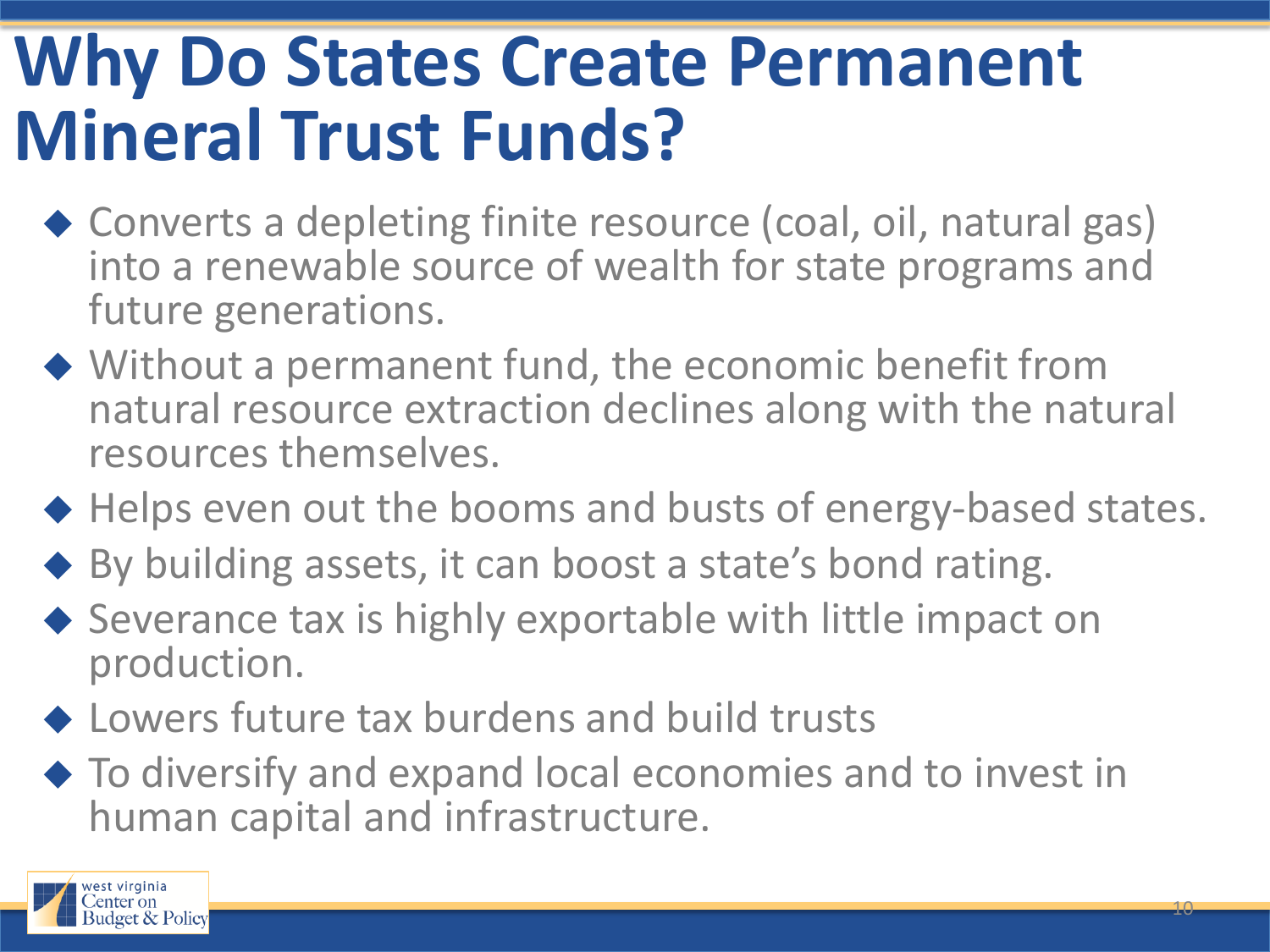#### **States with Permanent Mineral Trust Funds**



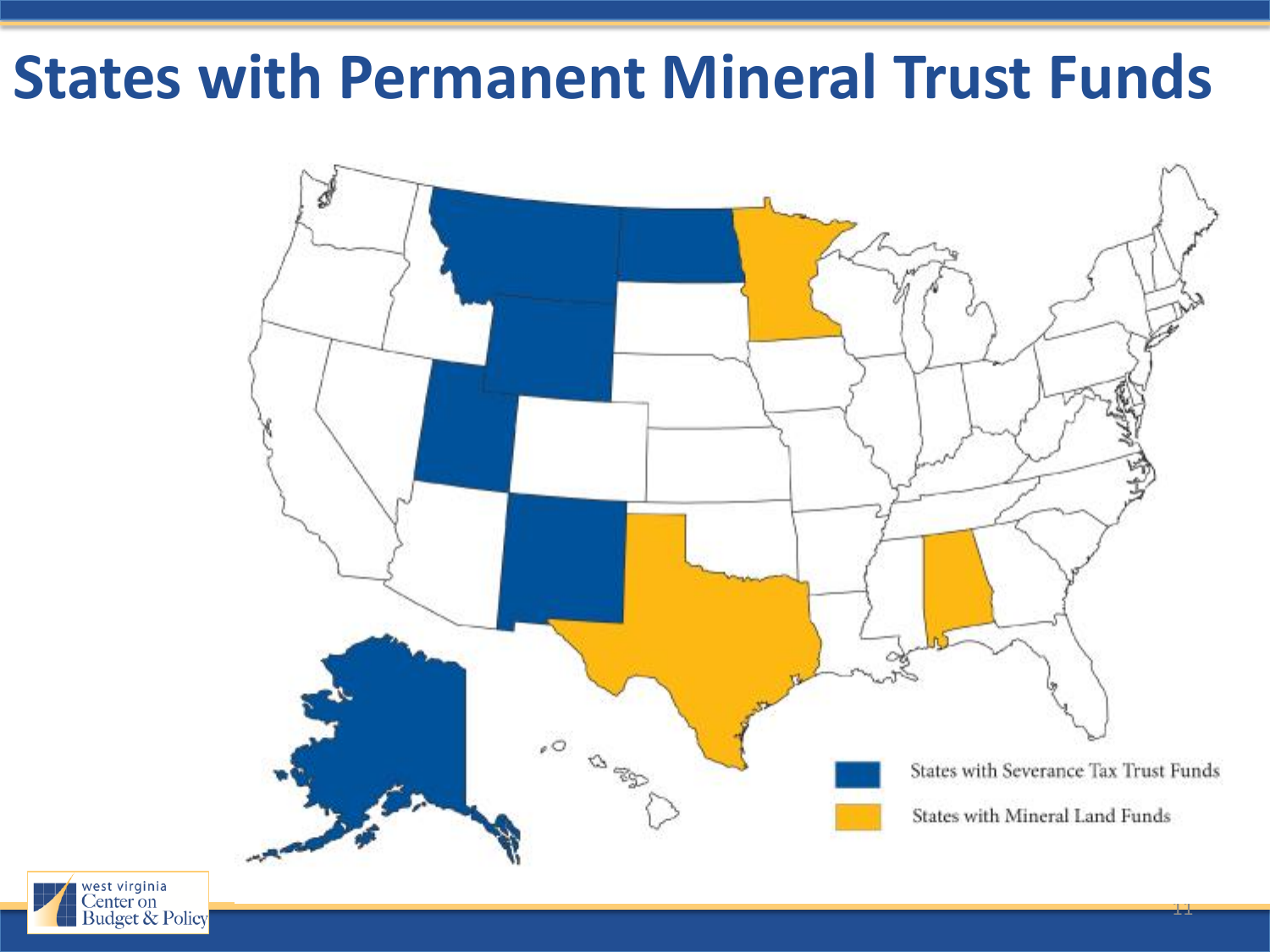#### **What if a West Virginia Permanent Mineral Trust Fund had been created in 1970?**





12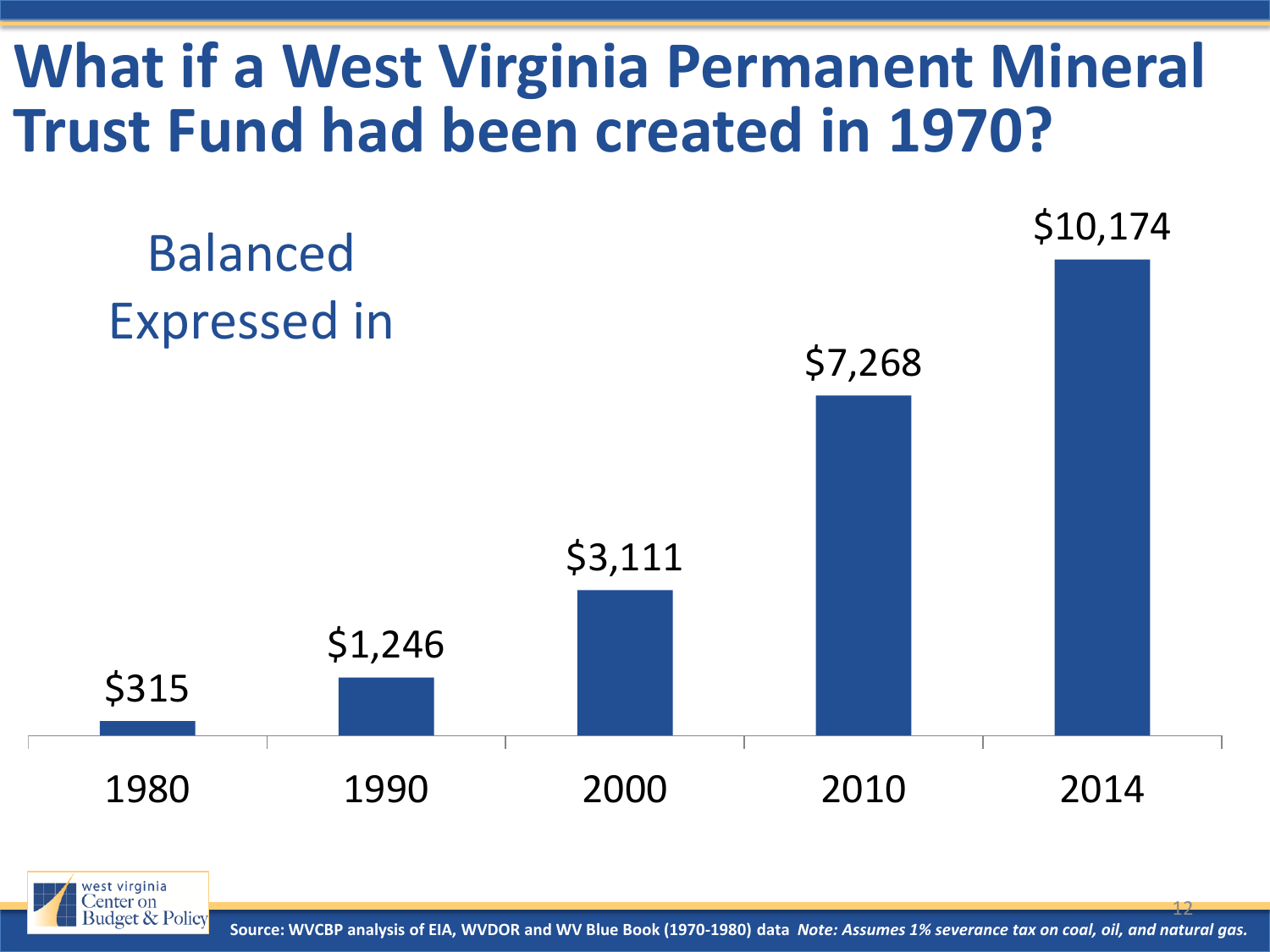#### **Best Practices: Rebounding & Reinvention**



## **Iron Range Resources &<br>Rehabilitation Board**





Nord-Pas de Calais **Third Industrial Revolution** Master Plan - 2013